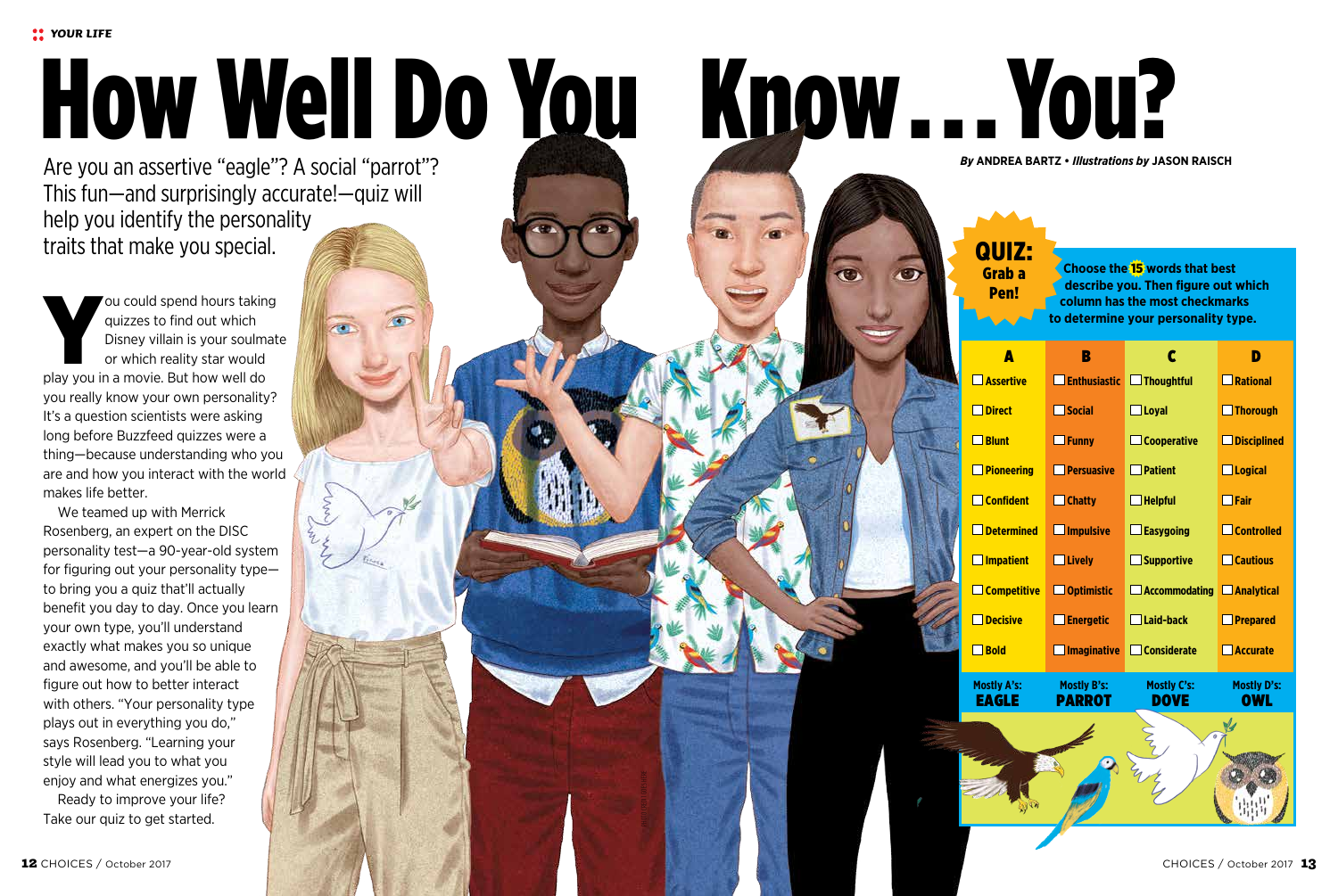# **M** I Am an Eagle

**You're self-assured and fearless—and people love to follow your lead!**

**Notable habits:** Organizing everyone's duties for a group project; taking charge when the teacher gives the class a timed challenge

**EAGLES MAKE AWESOME . . . entrepreneurs, lawyers**

# **Natural environment:** Leading a student

council meeting **Call of the wild:** "Everyone knows what they're doing before the presentation on Thursday, right? Good."

## **What makes eagles amazing:**

Every group needs a leader, and whether you're the captain of the soccer team or in charge of a group assignment, that leader is you. You can take the reins in an emergency (say, if someone's had too much to drink at a party), and people admire your directness and great ideas.

"Eagles like to win, and they speak with confidence," Rosenberg says. "Of course, sometimes that directness can come off wrong: If you're willing to say anything back to a teacher, she might think, 'Who are you to speak to me that way?!' " A similar thing can happen when you talk to peers: You think you're just talking, but to a sensitive kid, it sounds like you're being harsh.

"Being a leader is a special superpower—and it can have a positive impact or a negative impact on projects and other people," says psychologist Lucie Hemmen. Think about leaders that you liked and didn't like. Was your coach critical? Patient? Intimidating? Noticing what makes a poor or a great leader helps you think about how you should behave next time you're in a group, Hemmen says.

**Steve** FAMOUS EAGLES:



**Obama**

# STEWART COOK/REX/SHUTTERSTOCK (STEVE JOBS); MIKE COPPOLA/GETTY IMAGES FOR MTV (MICHELLE OBAMA) RICH FURY/INVISION/AP PHOTO (LADY GAGA); ANDY KROPA/INVISION/AP PHOTO (JIMMY FALLON)

## **<u><b>**</u><del></u>⊿</del> I Am a Parrot **AWESOME . . . rent planners, designers**

**You're the life of the party, and you can always get a crowd laughing.**

**Notable habits:** Giving a rowdy and hilarious pep talk before a big game; getting side-eye from the teacher for talking in class **Natural environment:** Up onstage emceeing the Battle of the Bands **Call of the wild:** "Duh, of course I'm coming to the party tonight!"

**PARROTS MAKE**

 $\overline{\phantom{a}}$ 

**What makes parrots amazing:** Parrots are chatty and fun, so they tend to have many friends from different groups. Consider yourself lucky—not everyone has an easy time getting along with people. They also tend to live in the moment, so spontaneous stuff (an invite to watch a football game) trumps important but less-social things (a school project or practicing piano). And,

because they're crazy optimistic, they tend to be risk-takers: "My son's a parrot and a skateboarder, so I've spent nights in the hospital with him because there's no trick he won't try," Rosenberg says.

Luckily, there's one cool skill you can learn that'll solve both your time-management issues and the tendency to try dangerous stuff: the pause button. "Before you commit to anything social, hit pause and ask yourself if this is a good idea," Hemmen says. "Did you promise your mom that you'd walk the dog after school? Be honest and hold yourself **accountable**." It takes a while to get into the habit, but the more you practice, the easier it becomes. (As a visual cue, you might even draw the pause sign—two vertical lines—on your hand or on a Post-it note.)

**Lady** FAMOUS PARROTS:



**Jimmy Fallon**



# HOW TO MAKE EVERYONE LISTEN TO YOU

## **WHETHER YOU'RE TALKING WITH YOUR BROTHER, YOUR BOSS, OR YOUR NEW CHEM PARTNER, IDENTIFY THEIR TYPE AND USE THESE TIPS TO SPEAK THEIR LANGUAGE**

**EAGLE: Eagles love directness, so take a deep breath and be frank instead of hemming and hawing ("Hey, um, I have an idea if you have a second . . ."). Once you've made your point, stop. "I always say: Be brief, be brilliant, be gone," Rosenberg says.**



**PARROT: Since parrots are super-chatty, you can warm one up with a little small talk: "How was your weekend?" "What**'**d you think of that history test?" After a few minutes on friendly chitchat, the parrot will be ready to hear whatever you need to say.**

**DOVE: If you need to open up and get real about something (like teacher drama or a big fight with your mom), the dove is the one to go to. Don't forget to thank him or her for listening and being such a good friend—that's music to a dove's ears!**

**OWL: Ever heard the phrase "Just the facts, ma'am"? That's what the owl wants to hear—not a lot of chatty windup or the complicated backstory of whatever you're proposing. Owls love dealing with concrete, clearcut things, so you'll connect better with facts than feelings.**